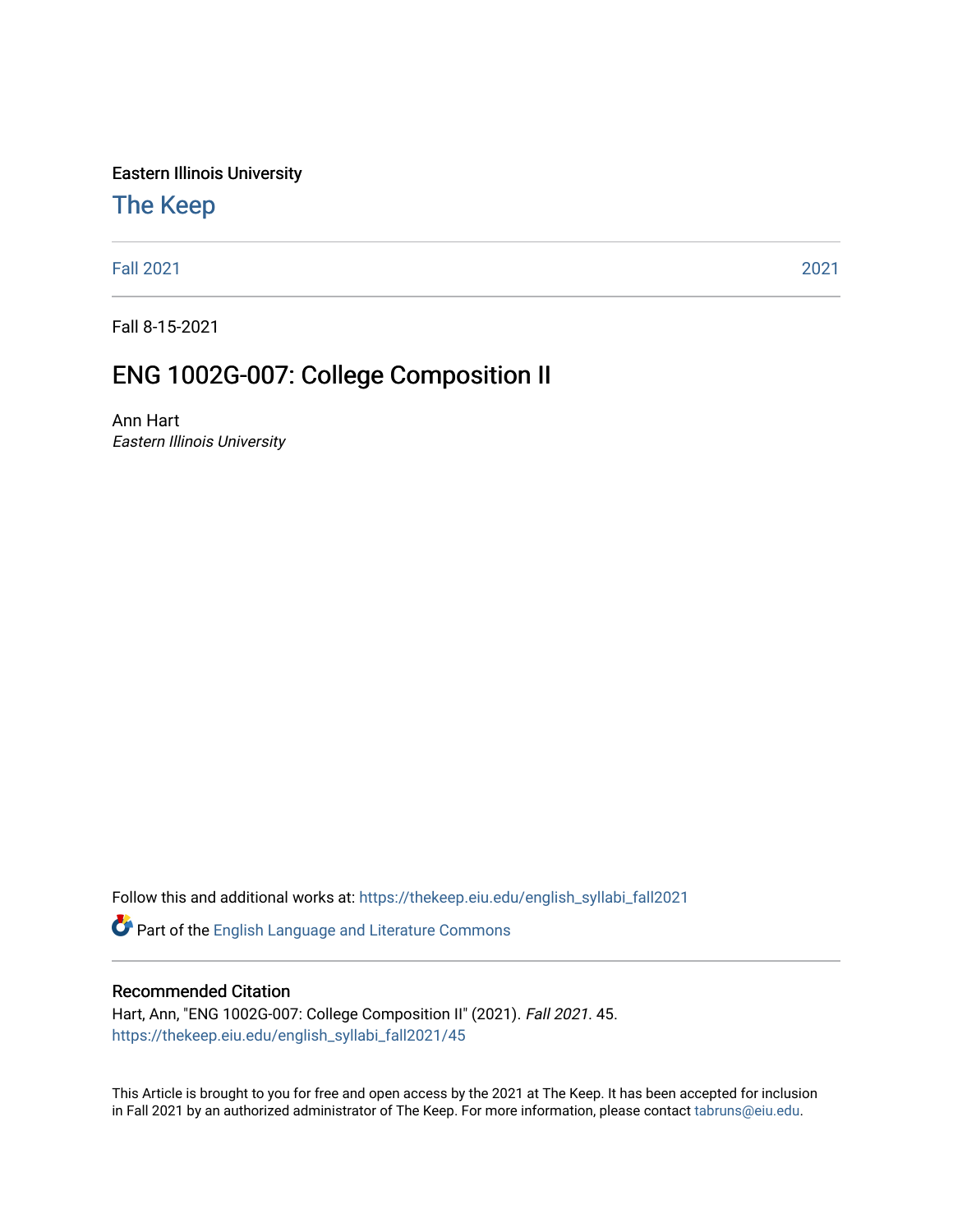## **ENG 1002G - 007**

#### **ENG 1002G - College Composition II: Argument & Critical Inquiry**

(Credits 3-0-3) (Graded A, B, C, N/C) Fall 2021:  $2:00 \text{ pm} - 3:15 \text{ pm}$  Tuesday/Thursday Face-to-Face Schedule Type Martin Luther King Union CHAR/MAT

> Instructor: Ann Hart Coleman Hall 3552 Email: [amhart@eiu.edu](mailto:amhart@eiu.edu)

Office Hours In Person: 9:30-10:30 AM T/TH Online on Zoom 7-8 PM Wednesday

## **COVID**

When we are meeting in person, Masks must be worn at all times or following current EIU policy. If you choose to not wear a mask or to remove it, you will be asked to leave. To view the latest EIU COVID-19 related information and any policy updates, please visit [https://www.eiu.edu/covid/.](https://www.eiu.edu/covid/)

If EIU required a change to an online platform for class meetings, we will use Zoom though D2L.

#### **Course Description**

College Composition II focuses on argumentation and the critical inquiry and use of sources and arguments. Course work entails analyzing others' arguments and writing a variety of well-researched and ethically responsible arguments. Students gain further practice finding relevant information from a variety of sources and evaluating, synthesizing, and presenting that information. C1 901R WC

#### **Learning Objectives**

Students will demonstrate the ability to:

- Apply the principles of argument-claims, reasons, evidence, assumptions, counterarguments, and counter-argumentation-in written documents
- Produce cogent written arguments that consider ideas, issues, problems, and evidence from multiple perspectives
- Evaluate primary and secondary source evidence, including quantitative data, to determine its credibility, appropriateness, and relevance
- Integrate sources ethically, appropriately, and consistently in written documents
- Use data and create graphical elements in their writing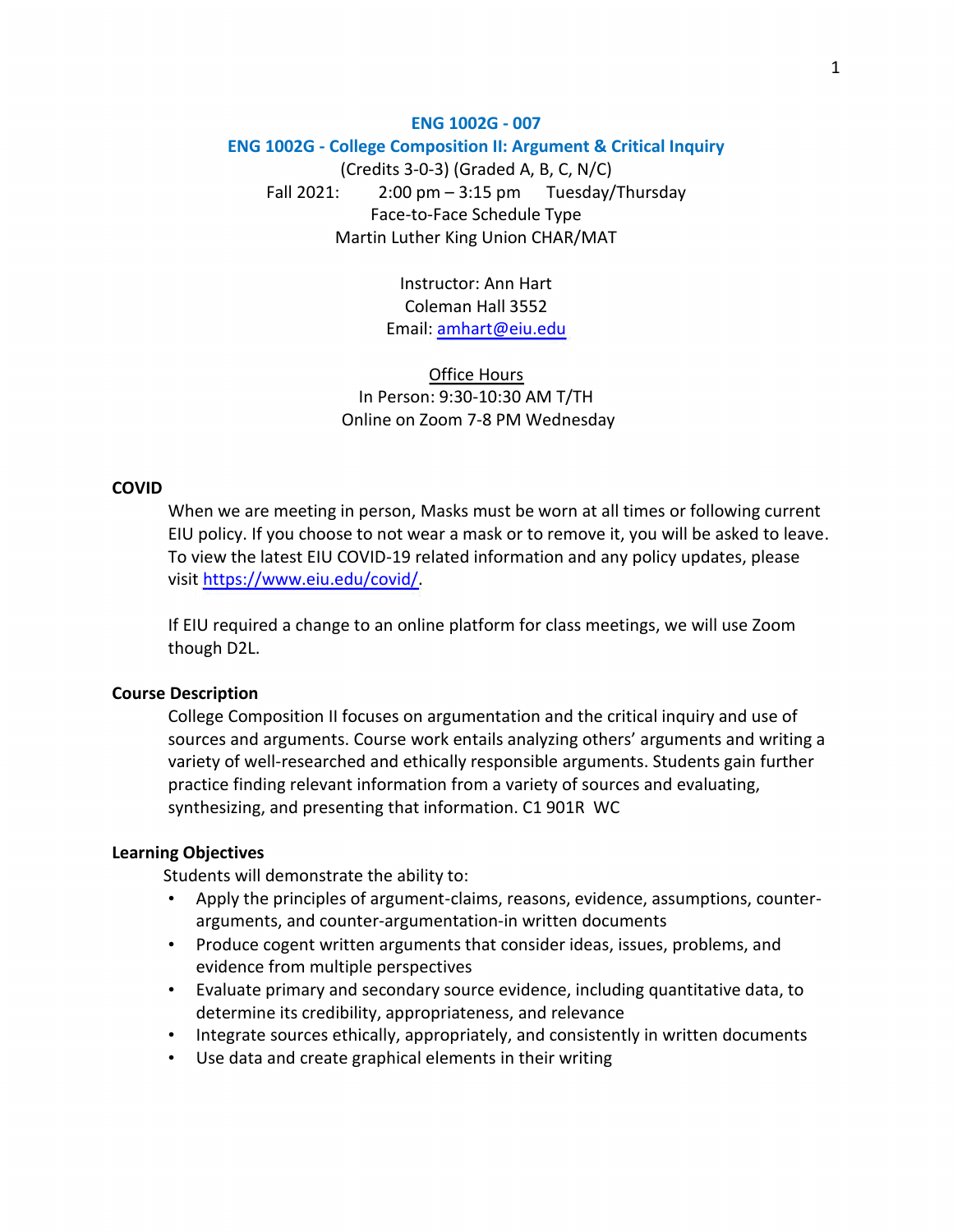- Recognize how to transfer their writing processes, understanding of rhetorical principles, genre awareness, understanding of argumentative principles, and the research process to other writing situations
- Present work in Edited American English

# **Textbooks and Readings**

*Everything's an Argument,*8 th edition. *Rereading America*, 11<sup>th</sup> edition.

Other handouts and readings as required.

NOTE: Readings may be changed, updated, or removed as the need arises.

# **General Schedule – Subject to change as necessary**

| Week<br><b>Module Topic</b>                    |                                  | <b>Major Assignments, readings and Activities</b> |  |
|------------------------------------------------|----------------------------------|---------------------------------------------------|--|
|                                                |                                  | ****All readings should done be in advance        |  |
|                                                |                                  | of their assigned class                           |  |
| Week 1                                         | <b>Getting Started and Basic</b> | Syllabus                                          |  |
|                                                | <b>Course Information</b>        | All About Me Quiz                                 |  |
|                                                |                                  | Everything's an Argument Chapter 1                |  |
|                                                |                                  | Handouts in D2L                                   |  |
| Week 2<br><b>Module 1: Introduction to ENG</b> |                                  | RA pg. 332: "Big data, Google, and the End        |  |
|                                                | 102                              | of Free Will" by Harari                           |  |
|                                                |                                  | D2L: "Loitering Is Delightful" by Ross Gay        |  |
|                                                |                                  | Everything's an Argument Chapter 2,3,4            |  |
|                                                |                                  | <b>ENG 1001 Review Quiz</b>                       |  |
| Week 3<br><b>Module 2: Reading and</b>         |                                  | RA pg. 702: "How Immigrants become                |  |
|                                                | <b>Listening to Argument</b>     | 'Other'" by Suarez-Orozco                         |  |
|                                                |                                  | Everything's an Argument Chapter 5                |  |
| Week 4                                         | <b>Module 3: Preparing for</b>   | Everything's an Argument Chapter 17               |  |
|                                                | <b>Research</b>                  | RA pg. 43: "The Color of Family Ties" by          |  |
|                                                |                                  | <b>Gerstel and Sarkisian</b>                      |  |
| Week 5                                         |                                  | Everything's an Argument Chapters 12, 21          |  |
|                                                |                                  | <b>Booth Library Resources</b>                    |  |
|                                                |                                  | <b>Research Proposal Due</b>                      |  |
| Week 6                                         | <b>Module 4: Research and</b>    | Everything's an Argument Chapter 18, 19           |  |
|                                                | <b>Sources</b>                   | <b>D2L Handouts</b>                               |  |
| Week 7                                         |                                  | Everything's an Argument Chapter 20               |  |
|                                                |                                  | <b>Annotated Bibliography with Critical</b>       |  |
|                                                |                                  | <b>Introduction Due</b>                           |  |
|                                                |                                  | <b>D2L Handouts</b>                               |  |
| Week 8                                         | Module 5: Drafting an Academic   | Everything's an Argument Chapter 7                |  |
|                                                | Argument                         | D2L: "Shitty First Drafts" by Anne Lamott         |  |
|                                                |                                  | MLA section headings                              |  |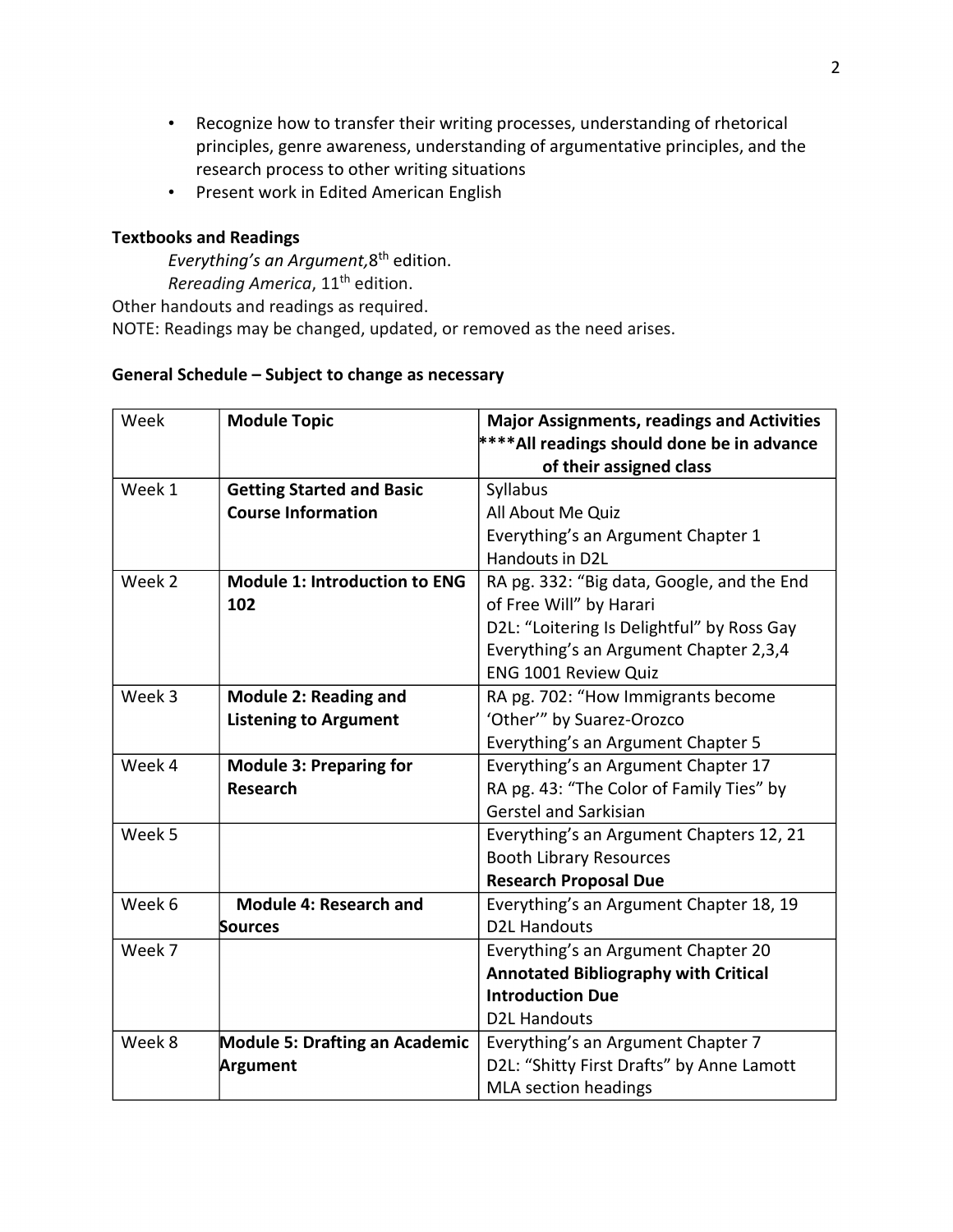| Week 9  |                                      | First 1000 Words Due                        |  |
|---------|--------------------------------------|---------------------------------------------|--|
|         |                                      | RA pg. 604: "The Case for Reparations" by   |  |
|         |                                      | Coates                                      |  |
|         |                                      | Everything's an Argument Chapter 13         |  |
| Week 10 |                                      | Second 1000 Words Due                       |  |
|         |                                      | Handouts in D2L                             |  |
|         |                                      | In class Peer Reviews                       |  |
| Week 11 |                                      | <b>One-on-One Meetings</b>                  |  |
|         |                                      | D2L readings                                |  |
| Week 12 | Module 6: APA, MLA, Other            | Everything's an Argument Chapter 22         |  |
|         | <b>Citation Styles</b>               | Citations readings in D2L                   |  |
|         |                                      | <b>Complete Draft of Argument Essay Due</b> |  |
| Week 13 | <b>Module 7: Presentations of</b>    | Everything's an Argument Chapter 14, 15, 16 |  |
|         | Research                             | RA pg. 545: "'Two Ways A Woman Can get      |  |
|         |                                      | Hurt': Advertising and Violence" by Jean    |  |
|         |                                      | Kilborne                                    |  |
|         | <b>Thanksgiving Break Nov. 22-26</b> |                                             |  |
| Week 14 |                                      | <b>In Class Presentations</b>               |  |
|         |                                      |                                             |  |
| Week 15 |                                      | In Class Presentations                      |  |
|         |                                      |                                             |  |
| Week 16 | <b>Finals Week</b>                   | <b>Revised Draft of Argument essay due</b>  |  |
|         |                                      |                                             |  |

| Participation                    | 300 points total                           |
|----------------------------------|--------------------------------------------|
| Quizzes and in-class assignments | <b>Totaling 180 Points</b>                 |
| In-Class Journaling/Attendance   | 5 points each $(24 \times 5 = 120$ Points) |

| <b>Major Writing Assignments</b>                  | 600 points total |
|---------------------------------------------------|------------------|
| Research Proposal                                 | 50 Points        |
| Annotated Bibliography with Critical Introduction | 150 Points       |
| Academic Essay first 1000 words                   | 75 Points        |
| Academic Essay second 1000 words                  | 75 Points        |
| Academic Essay Complete/Final Draft               | 150 Points       |
| Presentation                                      | 100 Points       |

# **Major Writing Assignments**

All Major Writing Assignments must be completed and turned in to pass this course.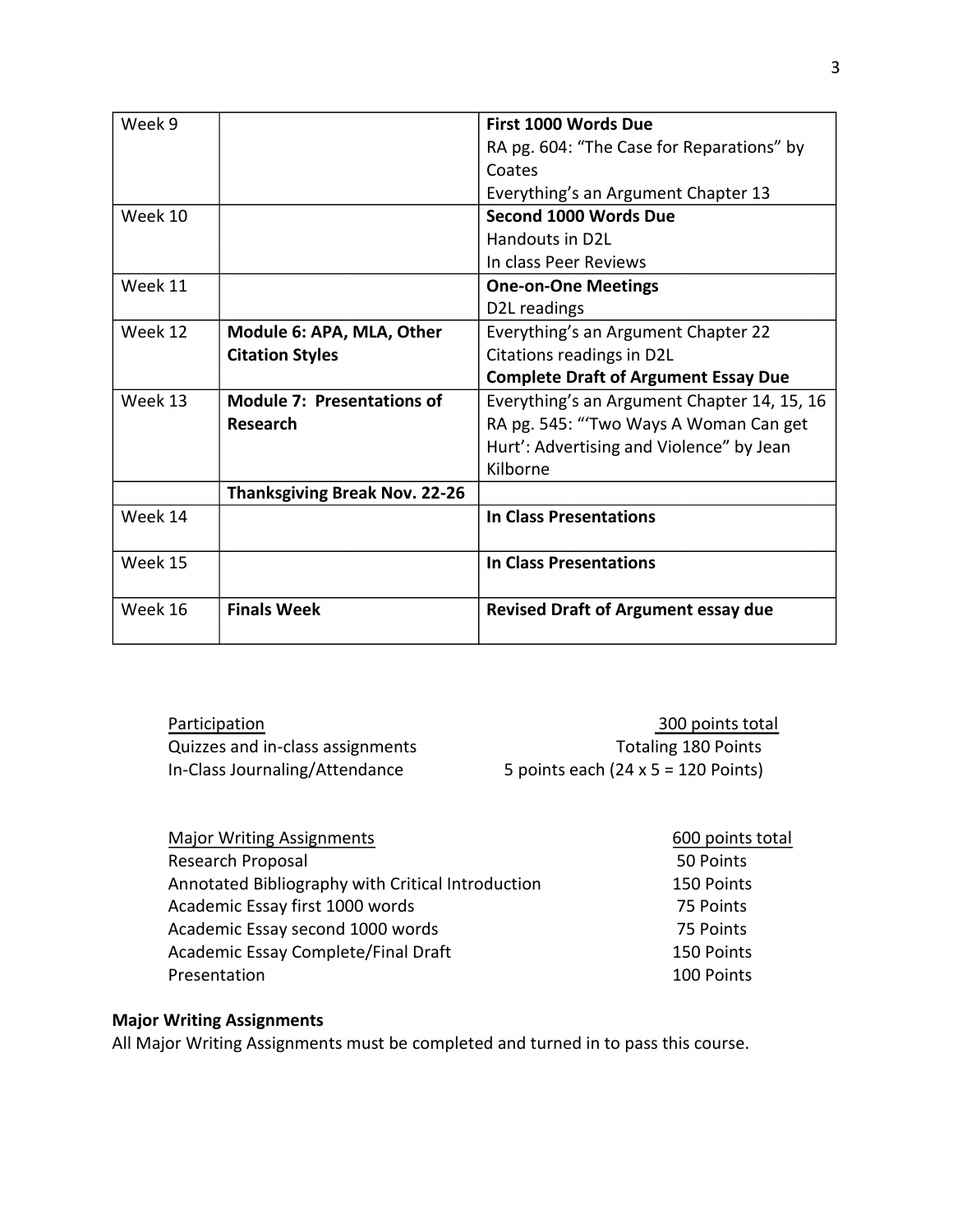# **Revision**

 Successful writers learn how to revise, so anything you write (with the exception of the in-class journaling) can be revised for a possible higher grade. Successful revisions will show that you attended to the notes given by your instructor and peer reviewers as well as any low order (grammar and punctuation) changes.

# **In-Class Journaling/Attendance points**

At the beginning of each class we will write for 10 minutes. I will use these writings to take roll. Some of these will be unprompted, (you can write whatever you choose), and some will have a required prompt. These will be graded Credit/No Credit. If you complete the task, you get full points. If you skip it, you will get no points and may be marked absent from class. NOTE: We will not do writing during the One-on-One meetings week (week 11) or during the Presentations class meetings in weeks 14 and 15.

#### **Extra Credit**

There are two extra credit assignments available this semester at 10 points each for a total of 20 points. You can chose to turn these assignments in, or not. If you do not complete them it will not affect your grade (it will be like they never existed). However, extra credit assignments must be done by their due date and cannot be made up at the end of the semester.

#### **Plagiarism and Copyright**

Plagiarism is using someone else's words, work or ideas without providing proper acknowledgement. Eastern Illinois University considers plagiarism a serious offense under its student conduct code, and the penalty can be as serious as expulsion from school. Turnitin, a Web-based plagiarism detection service, will be used in this class.

The English Department's policy on plagiarism: "Any teacher who discovers an act of plagiarism—'The appropriation or imitation of the language, ideas, and/or thoughts of another author, and representation of them as one's original work' (Random House Dictionary)—has the right and the responsibility to impose upon the guilty student an appropriate penalty, up to and including immediate assignment of a grade of F for the course, and to report the incident to the Judicial Affairs Office."

#### **Electronic Writing Portfolio**

 Students may submit essays from any class that meet the EWP standards, and we encourage submission from English 1001 or 1002. Submissions must be at least 750 words (excluding works cited), and may not be fiction, poetry, or drama.

#### **Late and Make-up Work**

All work should be turned in complete and on time. However, exceptions can be made in individual cases but must be discussed with the instructor (Ann Hart) in advance. Most assignments that are not done in class, will be due by 11:59 on their due date.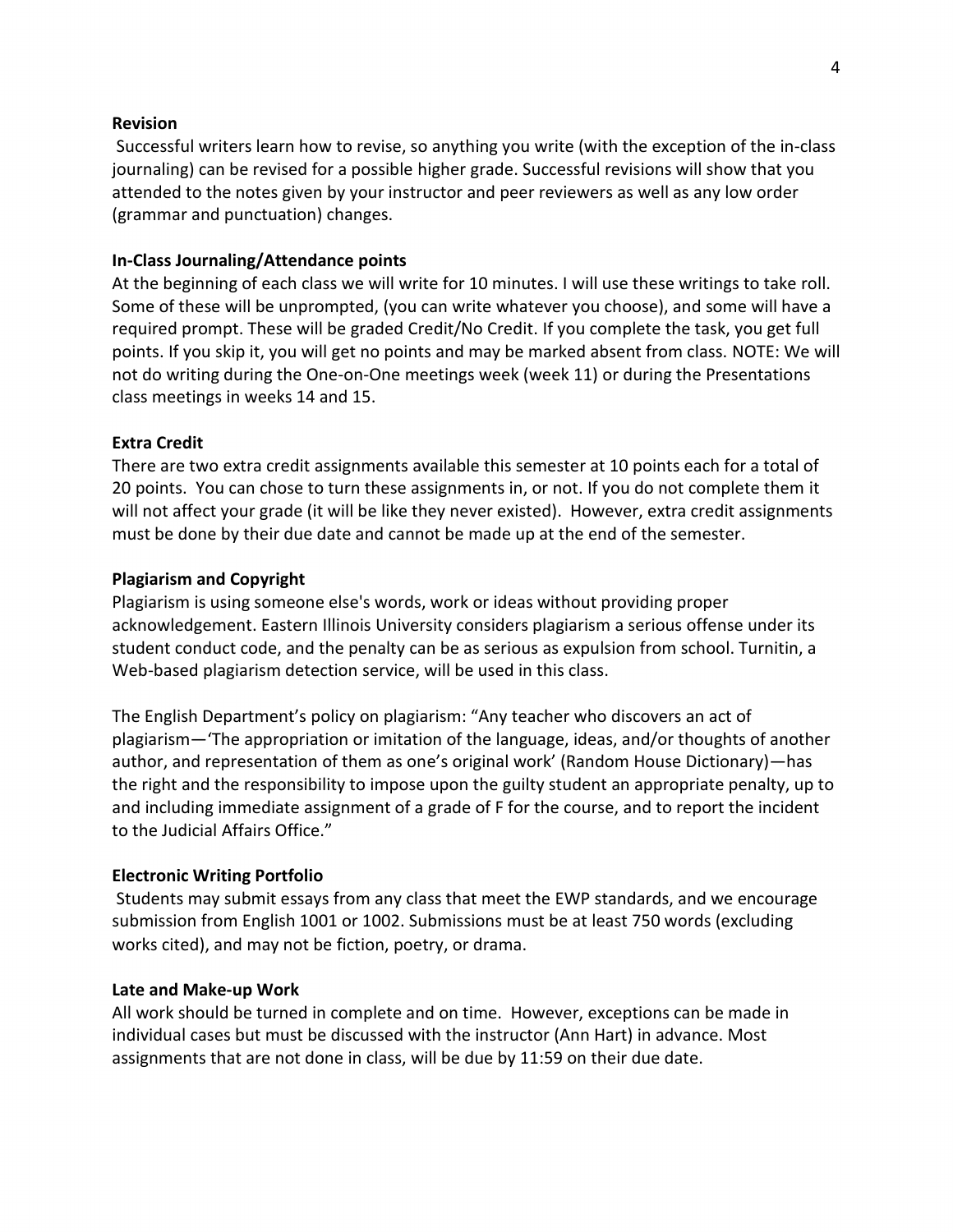# **Methods of Evaluation:**

The grades for this class will determined by points earned (1000 total points possible) and will be reported based on the standard grading scale. However, per IAI standards, a grade of C or higher is required for advancement to higher level English courses.

100-90%=A 89-80%=B 79-70%=C 69% or lower=NC

## **ENG 1002 Attendance Policy**

If you become ill or have to miss class for an extended period of time, please let me know so we can make a plan to help you stay successful in the class. Our class time is limited so students are expected to be in class on time for every class meeting and stay for the entire class time. Attendance will be taken using in the 10 minute in-class writing.

If you miss two class sessions in a row, I will file an Alert through the The Early Alert System. If you miss 4 classes in the semester your final grade in the class will drop by 1 letter grade. After 4 missed classes I will assume you are dropping the class.

#### **EIU Attendance Policy**

Students are expected to attend class meetings as scheduled. When an absence does occur, the student is responsible for the material covered during the absence. When possible, the student should notify the instructor in advance of an anticipated absence. Instructors will grant make-up privileges (when make-up is possible) to students for properly

verified absences due to illness, emergency, participation in an official University activity, or participation in volunteer emergency work [\(110 ILCS 122/\)](http://www.ilga.gov/legislation/ilcs/ilcs3.asp?ActID=2803&ChapAct=110%C2%A0ILCS%C2%A0122/&ChapterID=18&ChapterName=HIGHER+EDUCATION&ActName=Volunteer+Emergency+Worker+Higher+Education+Protection+Act.l); and such absences will not militate against students in classes in which attendance is used directly in determining final grades. It is the student's responsibility to initiate plans for make-up work and to complete it promptly. If in the instructor's judgment the duration or number of absences renders make-up unfeasible, the instructor should consult the Department Chairperson to determine an appropriate action. For complete policy details see [https://castle.eiu.edu/auditing/043.php.](https://castle.eiu.edu/auditing/043.php)

# **Conduct**

I expect all students to conduct themselves as thoughtful, considerate, mature adult learners. Any student who disrupts the class or behaves inappropriately will be asked to leave immediately and may be dropped from the course. Examples of disruptive or inappropriate behavior include (but are not limited to): offensive, rude, or angry language, comments, or actions; interrupting discussions or lectures; sleeping; eating; smoking, vaping, chewing tobacco; disregarding instructions; ringing or buzzing cell phones; habitual tardiness. Put all unnecessary electronic devices away, including air buds, ear buds, and whatever other devices that will be a distraction. Silence (or whatever) Fitbits, phones, Apple watches, etc. I will ask that they be put away if they are a distraction.